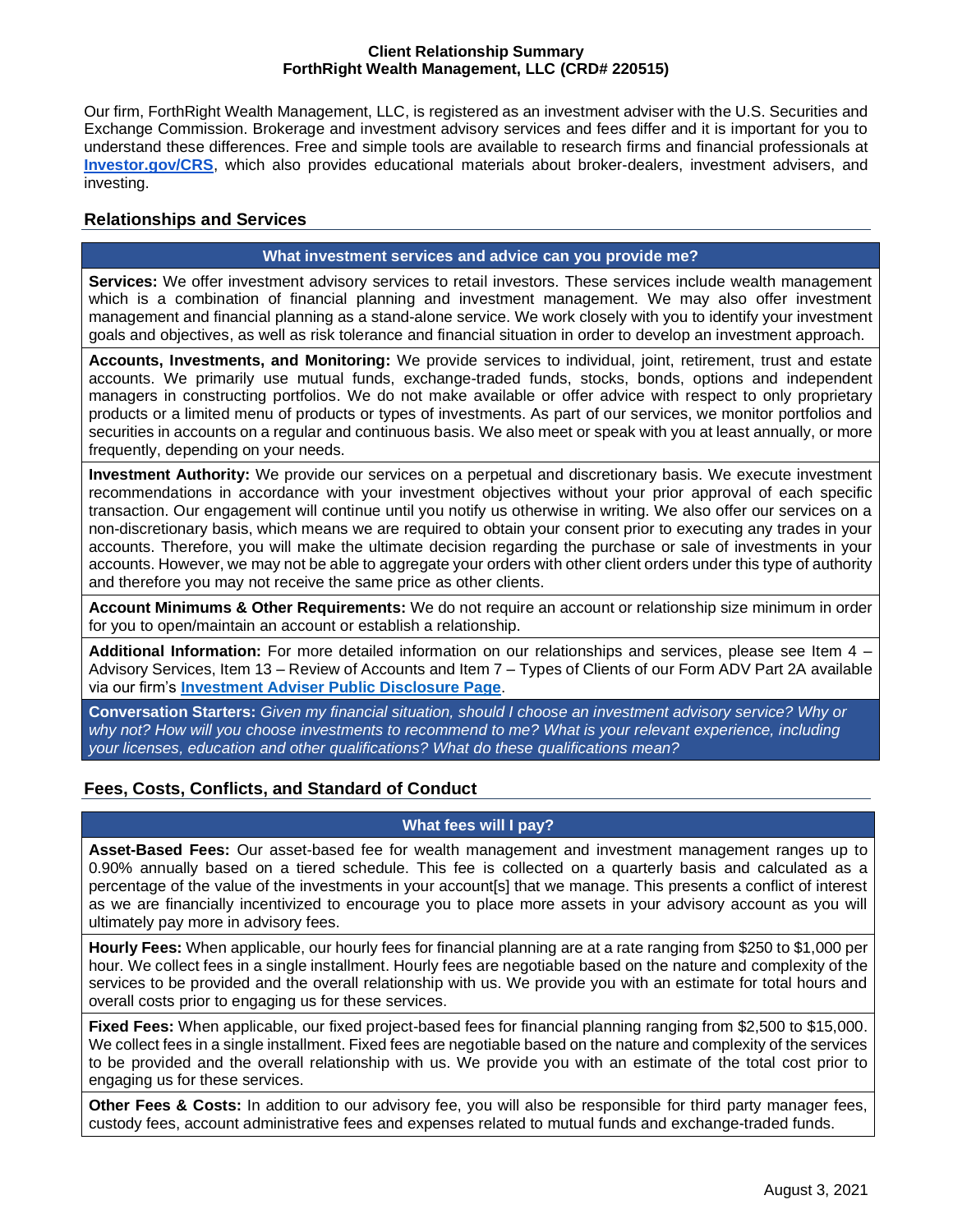**Additional Information: You will pay fees and costs whether you make or lose money on your investments.**  Fees and costs will reduce any amount of money you make on your investments over time. Please make sure you understand what fees and costs you are paying. For more detailed information on our fees, please see Item 5 – Fees and Compensation of our Form ADV Part 2A available via our firm's **[Investment Adviser Public Disclosure](https://adviserinfo.sec.gov/firm/summary/220515)  [Page](https://adviserinfo.sec.gov/firm/summary/220515)**.

**Conversation Starters**: *Help me understand how these fees and costs might affect my investments. If I give you \$10,000 to invest, how much will go to fees and costs, and how much will be invested for me?*

> **What are your legal obligations to me when acting as my investment adviser? How else does your firm make money and what conflicts of interest do you have?**

*When we act as your investment adviser*, we have to act in your best interest and not put our interests ahead of yours. At the same time, the way we make money creates some conflicts with your interests. You should understand and ask us about these conflicts because they can affect the investment advice we provide you. Here is an example to help you understand what this means.

Some of our financial professionals are registered representatives of Purshe Kaplan Sterling Investments ("PKS"), a registered broker-dealer. In addition to our services, your financial professional may offer you brokerage services through their separate capacity as a registered representative and will earn commission-based compensation for transactions implemented through PKS. The commissions earned are separate from our advisory fees, which creates a financial incentive to recommend that you implement securities transactions through PKS. Over the last 12 months, less than 10% of the compensation earned has been through accounts that have been implemented through the broker dealer. You are encouraged to learn more about PKS by reviewing their client relationship summary.

**Additional Information:** For more detailed information, please see Item 10 – Financial Industry Activities and Affiliations, Item 12 – Brokerage Practices and Item 14 – Client Referrals and Other Compensation of our Form ADV Part 2A available via our firm's **[Investment Adviser Public Disclosure Page](https://adviserinfo.sec.gov/firm/summary/220515)**.

**Conversation Starters:** *How might your conflicts of interest affect me, and how will you address them?*

## **How do your financial professionals make money?**

Our financial professionals are compensated based on a percentage of assets under management. This means financial professionals have an incentive to increase the asset size in the relationship and/or to solicited new business as this will increase their compensation.

## **Disciplinary History**

**Do you or your financial professionals have legal or disciplinary history?**

No. You can visit **[Investor.gov/CRS](http://investor.gov/CRS)** for a free and simple search tool to research our firm and our financial professionals.

**Conversation Starters:** *As a financial professional, do you have any disciplinary history? For what type of conduct?*

#### **Additional Information**

You can find additional information about our investment advisory services by viewing our Form ADV Part 2A via our firm's **[Investment Adviser Public Disclosure Page](https://adviserinfo.sec.gov/firm/summary/220515)** or by visiting **[forthrightwealthmanagement.com](https://www.forthrightwealthmanagement.com/)**. You can request up to date information and a copy of our client relationship summary by contacting us at (470) 395-4749.

**Conversation Starters:** *Who is my primary contact person? Is he or she a representative of an investment advisor? Who can I talk to if I have concerns about how this person is treating me?*